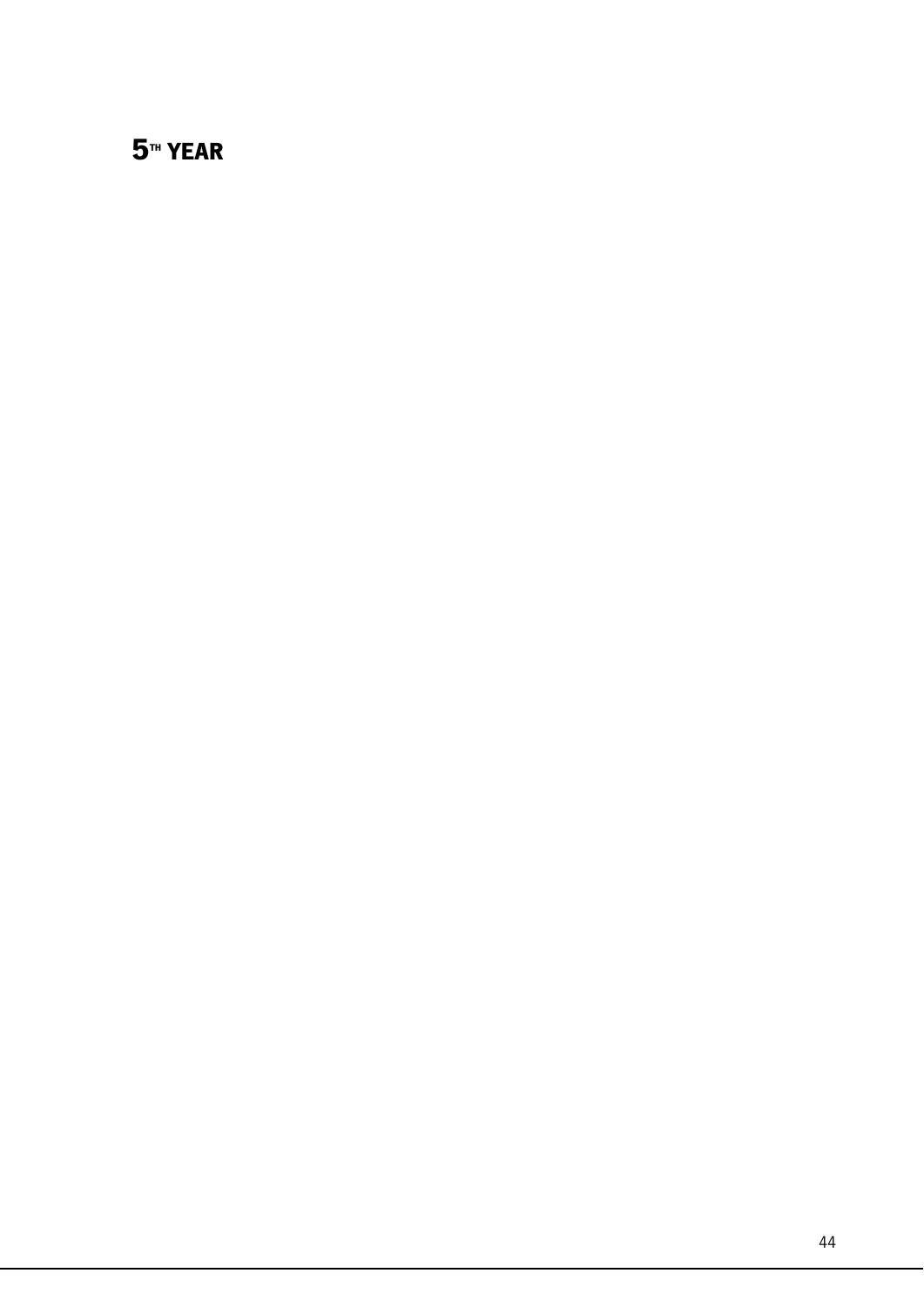### DISTRIBUTION OF STUDENT SCORES (\*)



Legend

- SR Surgery Residency
- M2R Medicine II Residency
- HCR 2 Health Centres Residency II

OR – Optional Residencies

FCMB 2 – From Clinical to Molecular Biology II

VD 5 – Vertical Domains V

(\*) Output provided by the database of SHS-UM Longitudinal Project.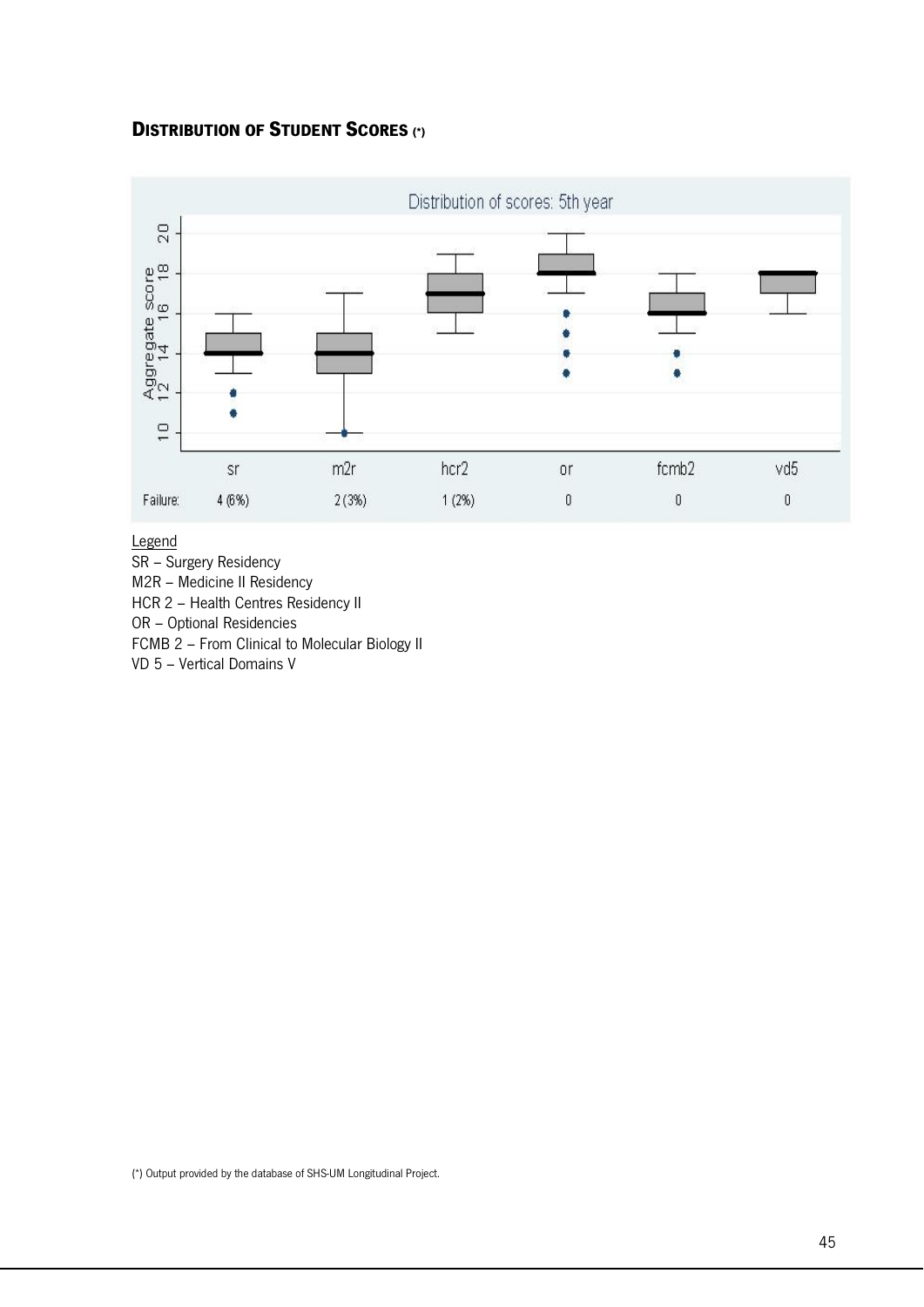## **SURGERY RESIDENCY**

|           |                               | 1              | 2  | 3            | 4        | 5              | 6        | 7              | 8              | 9                        | 10       | 11             | 12           |
|-----------|-------------------------------|----------------|----|--------------|----------|----------------|----------|----------------|----------------|--------------------------|----------|----------------|--------------|
|           | Completely disagree           | 0              | 2  | 0            | 3        | $\overline{2}$ | $\Omega$ | $\mathfrak{p}$ | 3              | 3                        | 3        | $\overline{c}$ | 0            |
|           | Strongly disagree             | $\overline{2}$ | 2  | $\Omega$     | 3        | $\Omega$       | 5        | 0              | $\overline{2}$ | $\Omega$                 | 5        | 0              | 0            |
|           | Disagree                      | 5              | 7  | 5            | 17       | 16             | 17       | 12             | 5              | 10                       | 9        | 12             | 7            |
|           | <b>Unfavourable responses</b> | 7              | 10 | 5            | 24       | 17             | 22       | 14             | 10             | 14                       | 17       | 14             | 7            |
| 2009/2010 | Agree                         | 31             | 40 | 30           | 38       | 40             | 38       | 43             | 43             | 41                       | 40       | 40             | 34           |
|           | Strongly agree                | 36             | 31 | 33           | 21       | 26             | 24       | 28             | 24             | 21                       | 31       | 24             | 31           |
|           | Completely agree              | 26             | 17 | 32           | 17       | 10             | 16       | 14             | 19             | 17                       | 12       | 22             | 28           |
|           | <b>Favourable responses</b>   | 93             | 88 | 95           | 76       | 76             | 78       | 84             | 86             | 79                       | 83       | 86             | 93           |
|           | No opinion                    | 0              | 2  | $\Omega$     | $\Omega$ | 7              | $\Omega$ | $\mathfrak{p}$ | 3              | $\overline{\phantom{0}}$ | $\Omega$ | $\Omega$       | $\mathbf{0}$ |
| 2008/2009 | <b>Unfavourable responses</b> | 4              | 12 | $\mathbf{z}$ | 31       | 22             | 8        | 14             | 12             | 6                        | 8        | 12             | $\mathbf{2}$ |
|           | <b>Favourable responses</b>   | 96             | 86 | 98           | 67       | 78             | 86       | 86             | 84             | 88                       | 88       | 86             | 98           |
|           | No opinion                    | 0              | 2  | 0            | 2        | 0              | 6        | 0              | 4              | 6                        | 4        | $\overline{c}$ | $\mathbf{0}$ |

## Overall Evaluation of Curricular Area

#### Evaluation of Clinical Tutors/Services

|           |                               |    | $\mathbf{2}$   | 3            | 4              | 5            | 6              | 7        | 8        | 9        | 10           |
|-----------|-------------------------------|----|----------------|--------------|----------------|--------------|----------------|----------|----------|----------|--------------|
|           | Completely disagree           |    | 0              | $\mathbf{0}$ | 0              |              |                |          |          |          | $\mathbf{0}$ |
|           | Strongly disagree             |    | $\overline{c}$ |              |                | 2            | $\overline{2}$ |          |          |          |              |
|           | <b>Disagree</b>               | 5  | 4              | 3            | $\overline{2}$ | 4            | 4              |          | 3        | 3        | 2            |
|           | <b>Unfavourable responses</b> | 6  | 6              | 4            | 4              | 6            | 7              | 3        | 6        | 5        | 3            |
| 2009/2010 | Agree                         | 18 | 14             | 13           | 14             | 16           | 17             | 8        | 15       | 14       | 15           |
|           | Strongly agree                | 26 | 26             | 22           | 24             | 24           | 26             | 21       | 23       | 25       | 27           |
|           | Completely agree              | 49 | 55             | 62           | 58             | 54           | 50             | 67       | 56       | 55       | 56           |
|           | <b>Favourable responses</b>   | 94 | 94             | 96           | 96             | 94           | 93             | 97       | 94       | 94       | 97           |
|           | No opinion                    | 0  | $\Omega$       | $\Omega$     | $\Omega$       | $\Omega$     | $\Omega$       | $\Omega$ | $\Omega$ | $\Omega$ | $\Omega$     |
|           | <b>Unfavourable responses</b> | 9  | $\mathbf{2}$   | 1            | 1              | 9            | 11             |          | 5        | 2        | 2            |
| 2008/2009 | <b>Favourable responses</b>   | 91 | 98             | 99           | 98             | 91           | 88             | 99       | 94       | 97       | 98           |
|           | No opinion                    | 0  | 0              | $\mathbf{0}$ | 0              | $\mathbf{0}$ |                | $\Omega$ | 0        | 2        | $\mathbf{0}$ |

#### Evaluation of Seminars/Speakers

not available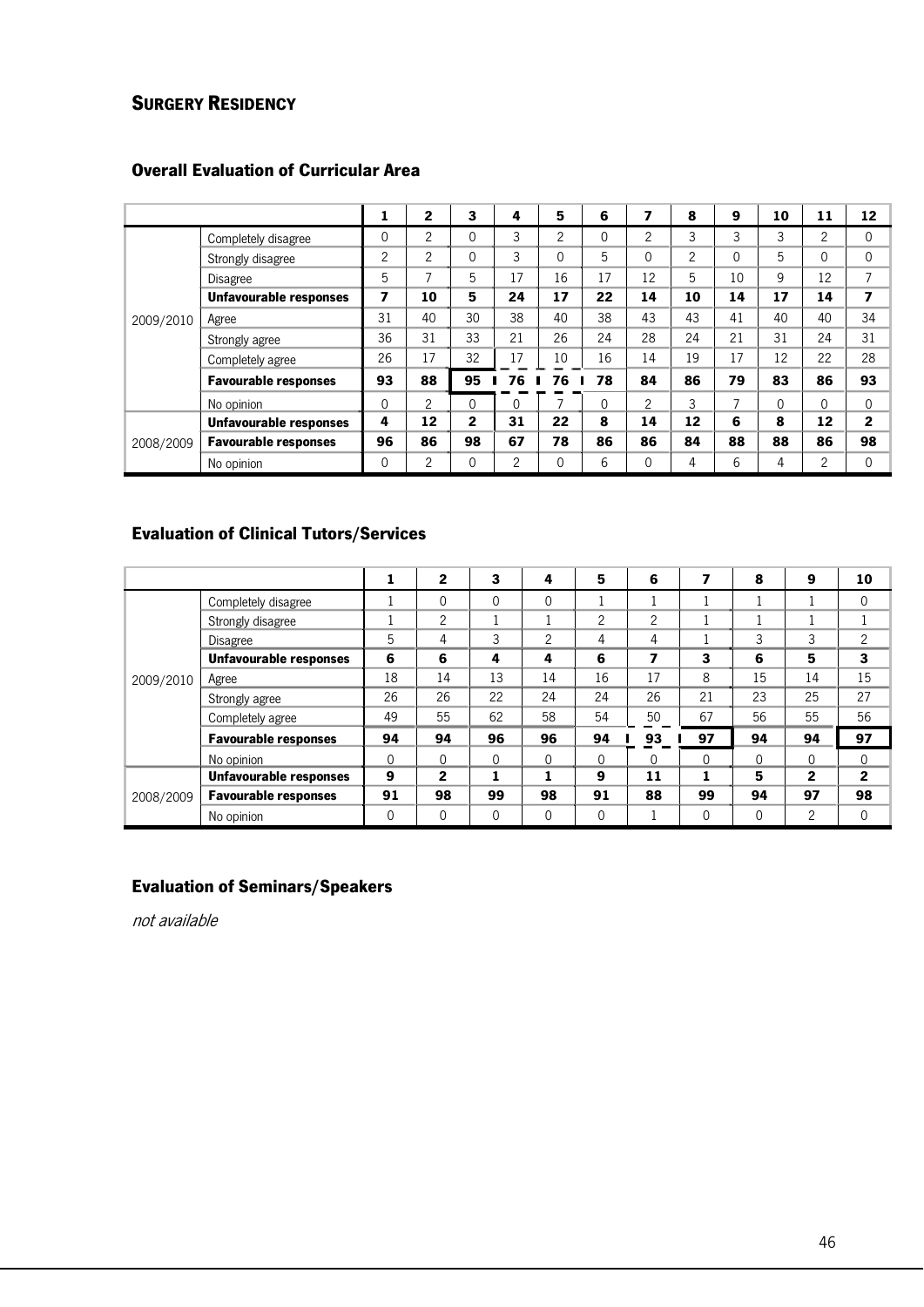## MEDICINE II RESIDENCY

|           |                               | 1            | $\mathbf{2}$ | 3  | 4        | 5  | 6  | 7  | 8  | 9        | 10 | 11       | 12 |
|-----------|-------------------------------|--------------|--------------|----|----------|----|----|----|----|----------|----|----------|----|
|           | Completely disagree           | 0            | 5            | 0  | 10       | 5  | 3  | 3  | 3  | 3        | 5  | 3        | 3  |
|           | Strongly disagree             | 3            | 3            | 3  | 8        | 3  | 8  | 5  | 3  | 3        | 5  | 3        | 3  |
|           | Disagree                      | 10           | 10           | 5  | 18       | 26 | 13 | 13 | 13 | 8        | 15 | 23       | 10 |
|           | <b>Unfavourable responses</b> | 13           | 18           | 8  | 36       | 33 | 23 | 21 | 18 | 13       | 26 | 28       | 15 |
| 2009/2010 | Agree                         | 56           | 54           | 51 | 46       | 38 | 56 | 64 | 64 | 67       | 51 | 46       | 59 |
|           | Strongly agree                | 23           | 21           | 31 | 13       | 10 | 13 | 10 | 10 | 15       | 18 | 23       | 15 |
|           | Completely agree              | 8            | 5            | 10 | 5        | 3  | 3  | 3  | 3  | 5        | 3  | 3        | 10 |
|           | <b>Favourable responses</b>   | 87           | 79           | 92 | 64       | 51 | 72 | 77 | 77 | 87       | 72 | 72       | 85 |
|           | No opinion                    | $\Omega$     | 3            | 0  | $\Omega$ | 15 | 5  | 3  | 5  | $\Omega$ | 3  | $\Omega$ | 0  |
| 2008/2009 | <b>Unfavourable responses</b> | $\mathbf{2}$ | 16           | 4  | 44       | 26 | 25 | 27 | 11 | 7        | 25 | 19       | 7  |
|           | <b>Favourable responses</b>   | 98           | 84           | 96 | 56       | 65 | 74 | 73 | 86 | 91       | 74 | 79       | 93 |
|           | No opinion                    | 0            | $\mathbf{0}$ | 0  | 0        | 9  | 2  | 0  | 4  | 2        | 2  | 2        | 0  |

#### Overall Evaluation of Curricular Area

## Evaluation of Clinical Tutors/Services

|           |                               |    | $\mathbf{2}$   | 3            | 4        | 5        | 6  | $\overline{ }$ | 8  | 9  | 10           |
|-----------|-------------------------------|----|----------------|--------------|----------|----------|----|----------------|----|----|--------------|
|           | Completely disagree           |    | 0              |              |          |          | 2  |                |    |    | 2            |
|           | Strongly disagree             | 2  | $\overline{2}$ |              |          |          | 4  |                | 2  | 2  |              |
| 2009/2010 | <b>Disagree</b>               | 6  | 4              | 4            | 3        | ⇁        | 10 |                | 5  | 4  | 4            |
|           | <b>Unfavourable responses</b> | 9  | 7              | 6            | 6        | 10       | 16 | 4              | 8  | 7  | 6            |
|           | Agree                         | 20 | 18             | 19           | 22       | 19       | 20 | 18             | 20 | 23 | 22           |
|           | Strongly agree                | 26 | 27             | 27           | 24       | 25       | 22 | 29             | 27 | 27 | 26           |
|           | Completely agree              | 45 | 48             | 49           | 47       | 46       | 40 | 49             | 44 | 43 | 46           |
|           | <b>Favourable responses</b>   | 91 | 93             | 94           | 94       | 90       | 82 | 96             | 92 | 92 | 94           |
|           | No opinion                    | 0  | $\Omega$       | $\Omega$     | $\Omega$ | $\Omega$ | 3  | $\Omega$       | 0  |    | $\Omega$     |
|           | <b>Unfavourable responses</b> | 7  | 4              | 4            | 6        | 10       | 11 | 3              | 9  | 6  | 4            |
| 2008/2009 | <b>Favourable responses</b>   | 92 | 95             | 95           | 93       | 89       | 85 | 97             | 90 | 93 | 95           |
|           | No opinion                    |    |                | $\mathbf{0}$ | 0        |          | 4  | $\Omega$       |    |    | $\mathbf{0}$ |

#### Evaluation of Seminars/Speakers

|           |                                  |    |    |    |    | 5  | 6  |
|-----------|----------------------------------|----|----|----|----|----|----|
|           | Completely disagree              |    |    |    |    |    |    |
|           | Strongly disagree                |    |    |    | 6  | 6  | 8  |
|           | <b>Disagree</b>                  | 20 | 18 | 16 | 15 | 15 | 19 |
|           | <b>Unfavourable responses</b>    | 28 | 26 | 25 | 22 | 22 | 29 |
| 2009/2010 | Agree                            | 41 | 41 | 40 | 31 | 45 | 40 |
|           | Strongly agree                   | 15 | 17 | 17 | 13 | 15 | 15 |
|           | Completely agree                 | 8  | 8  | q  |    | 9  | 8  |
|           | <b>Favourable responses</b>      | 65 | 66 | 66 | 51 | 69 | 63 |
|           | No opinion                       | 8  | 8  | q  | 27 | 8  | 8  |
|           | <b>Unfavourable responses</b>    | 9  | 6  | 20 | 3  | 4  | 15 |
|           | 2008/2009   Favourable responses | 90 | 93 | 78 | 25 | 91 | 84 |
|           | No opinion                       |    |    | ◠  | 72 | 5  |    |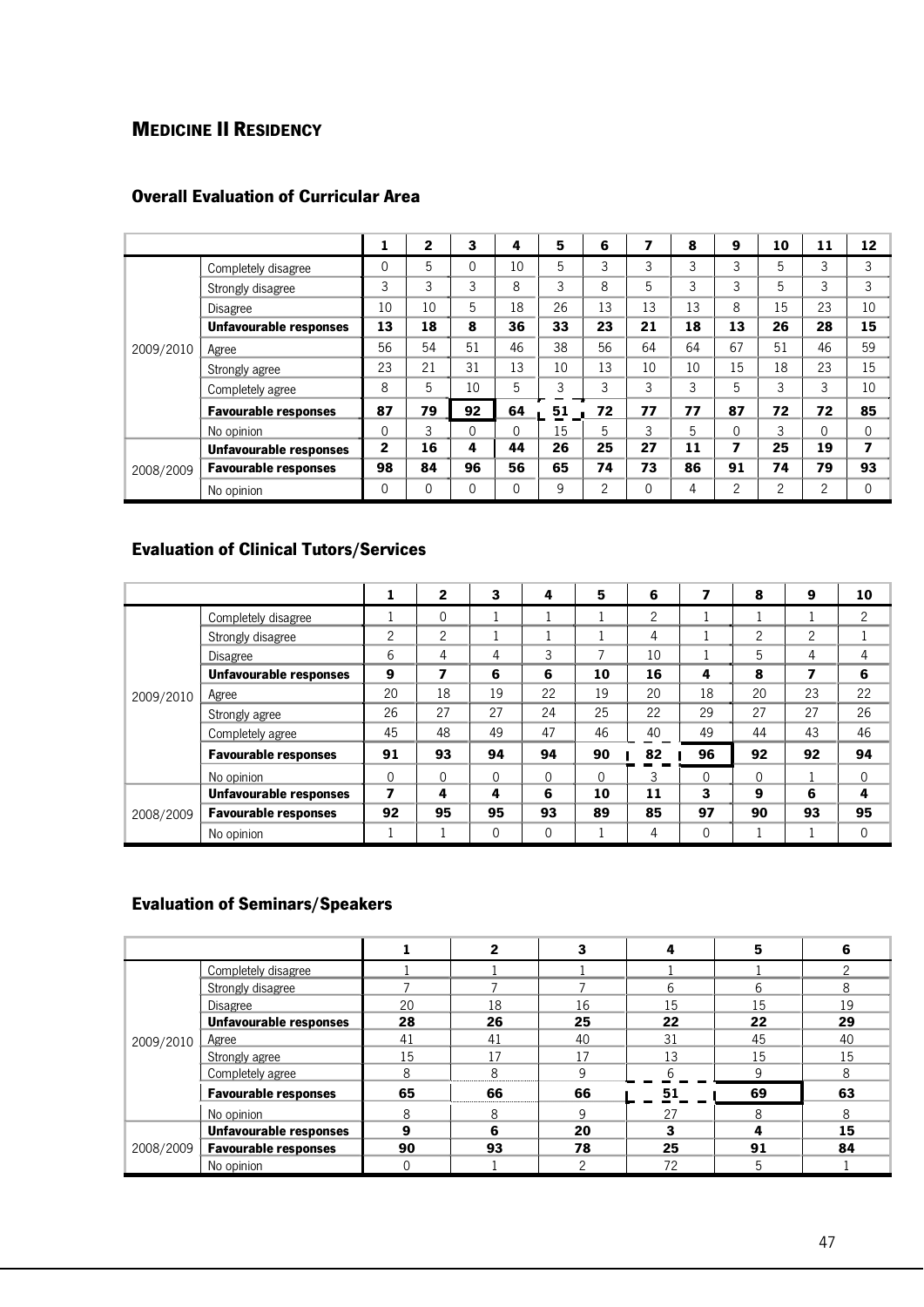## HEALTH CENTRES RESIDENCY II

|           |                               | 1                       | 2              | 3  | 4        | 5              | 6             | 7              | 8            | 9              | 10             | 11             | 12             |
|-----------|-------------------------------|-------------------------|----------------|----|----------|----------------|---------------|----------------|--------------|----------------|----------------|----------------|----------------|
|           | Completely disagree           | 0                       | $\mathbf{0}$   | 0  | 0        | $\overline{2}$ | 0             | $\mathbf{0}$   | $\mathbf{0}$ | $\mathbf{0}$   | 2              | $\overline{c}$ | 2              |
|           | Strongly disagree             | 0                       | 4              | 4  | 4        | 4              | 0             | $\Omega$       | 4            | $\overline{2}$ | $\overline{2}$ | 2              | 4              |
|           | <b>Disagree</b>               | $\overline{7}$          | $\overline{ }$ | 4  | 11       | 13             | 13            | 13             | 5            | 7              | 20             | 11             | 4              |
|           | <b>Unfavourable responses</b> | $\overline{\mathbf{z}}$ | 11             | 7  | 14       | 18             | 13            | 13             | 9            | 9              | 23             | 14             | 9              |
| 2009/2010 | Agree                         | 40                      | 40             | 36 | 39       | 36             | 38            | 42             | 42           | 45             | 29             | 43             | 45             |
|           | Strongly disagree             | 35                      | 35             | 32 | 27       | 21             | 32            | 29             | 33           | 29             | 30             | 25             | 24             |
|           | Completely agree              | 16                      | 15             | 25 | 20       | 16             | 16            | 15             | 13           | 18             | 16             | 18             | 20             |
|           | <b>Favourable responses</b>   | 91                      | 89             | 93 | 86       | 73             | 86            | 85             | 87           | 91             | 75             | 86             | 89             |
|           | No opinion                    | $\overline{2}$          | $\Omega$       | 0  | $\Omega$ | 9              | $\mathcal{P}$ | $\mathfrak{p}$ | 4            | $\Omega$       | $\mathfrak{p}$ | $\Omega$       | $\overline{c}$ |
| 2008/2009 | <b>Unfavourable responses</b> | 11                      | 31             | 4  | 15       | 34             | 9             | 23             | 15           | 8              | 8              | 13             | 9              |
|           | <b>Favourable responses</b>   | 89                      | 67             | 96 | 85       | 62             | 91            | 77             | 85           | 87             | 85             | 83             | 91             |
|           | No opinion                    | $\Omega$                | 2              | 0  | 0        | 4              | $\Omega$      | $\Omega$       | $\mathbf{0}$ | 6              | 8              | 4              | $\Omega$       |

#### Overall Evaluation of Curricular Area

## Evaluation of Clinical Tutors/Services

|           |                               |              | $\mathbf{z}$ | 3              | 4              | 5              | 6        | 7  | 8        | 9            | 10             |
|-----------|-------------------------------|--------------|--------------|----------------|----------------|----------------|----------|----|----------|--------------|----------------|
|           | Completely disagree           | 0            | 0            | $\Omega$       | 0              | $\mathbf{0}$   | 0        | 0  | $\Omega$ | $\mathbf{0}$ | 0              |
|           | Strongly disagree             | 2            | 2            | $\mathbf{0}$   | 0              | $\mathbf 0$    | 0        | 0  | 0        | 0            | 0              |
|           | Disagree                      | 4            | 4            | 5              | 5              | 9              |          | 4  | 4        | 5            | 4              |
|           | Unfavourable responses        | 5            | 5            | 5              | 5              | 9              | 7        | 4  | 4        | 5            | 4              |
| 2009/2010 | Agree                         | 9            | 4            | $\overline{2}$ | $\overline{2}$ | $\overline{2}$ | 4        | 2  | 5        | 5            | $\overline{2}$ |
|           | Strongly agree                | 22           | 27           | 16             | 27             | 15             | 20       | 22 | 22       | 18           | 23             |
|           | Completely agree              | 64           | 64           | 76             | 65             | 75             | 69       | 71 | 69       | 71           | 72             |
|           | <b>Favourable responses</b>   | 95           | 95           | 95             | 95             | 91             | 93       | 95 | 96       | 95           | 96             |
|           | No opinion                    | $\mathbf{0}$ | 0            | $\Omega$       | $\Omega$       | $\Omega$       | $\Omega$ | 2  | $\Omega$ | $\Omega$     | $\Omega$       |
| 2008/2009 | <b>Unfavourable responses</b> | 12           | 7            | 7              | 9              | 15             | 15       | 3  | 15       | 10           | 8              |
|           | <b>Favourable responses</b>   | 88           | 93           | 93             | 89             | 76             | 76       | 94 | 84       | 86           | 92             |
|           | No opinion                    | 0            | 0            |                | 2              | 9              | 9        | 3  |          | 4            |                |

#### Evaluation of Seminars/Speakers

|           |                             |    |    | 3  |    | 5  | 6  |
|-----------|-----------------------------|----|----|----|----|----|----|
|           | discordo completamente      |    |    |    |    |    |    |
|           | discordo bastante           | 6  | 6  | 6  | 5  | 5  |    |
|           | discordo                    | 19 | 18 | 16 | 15 | 15 | 18 |
|           | Respostas Desfavoráveis     | 26 | 25 | 24 | 21 | 22 | 27 |
| 2009/2010 | concordo                    | 41 | 41 | 40 | 31 | 45 | 40 |
|           | concordo bastante           | 16 | 18 | 18 | 14 | 15 | 15 |
|           | concordo completamente      | 9  | 10 | 10 |    | 10 | 10 |
|           | <b>Respostas Favoráveis</b> | 66 | 68 | 67 | 52 | 70 | 65 |
|           | sem opinião                 | 8  |    | q  | 27 | 8  | 8  |
|           | Respostas Desfavoráveis     | 86 | 92 | 75 | 17 | 86 | 81 |
| 2008/2009 | Respostas Favoráveis        | 14 | 8  | 22 | ጸ  | 11 | 19 |
|           | sem opinião                 |    | 0  |    | 75 | 3  |    |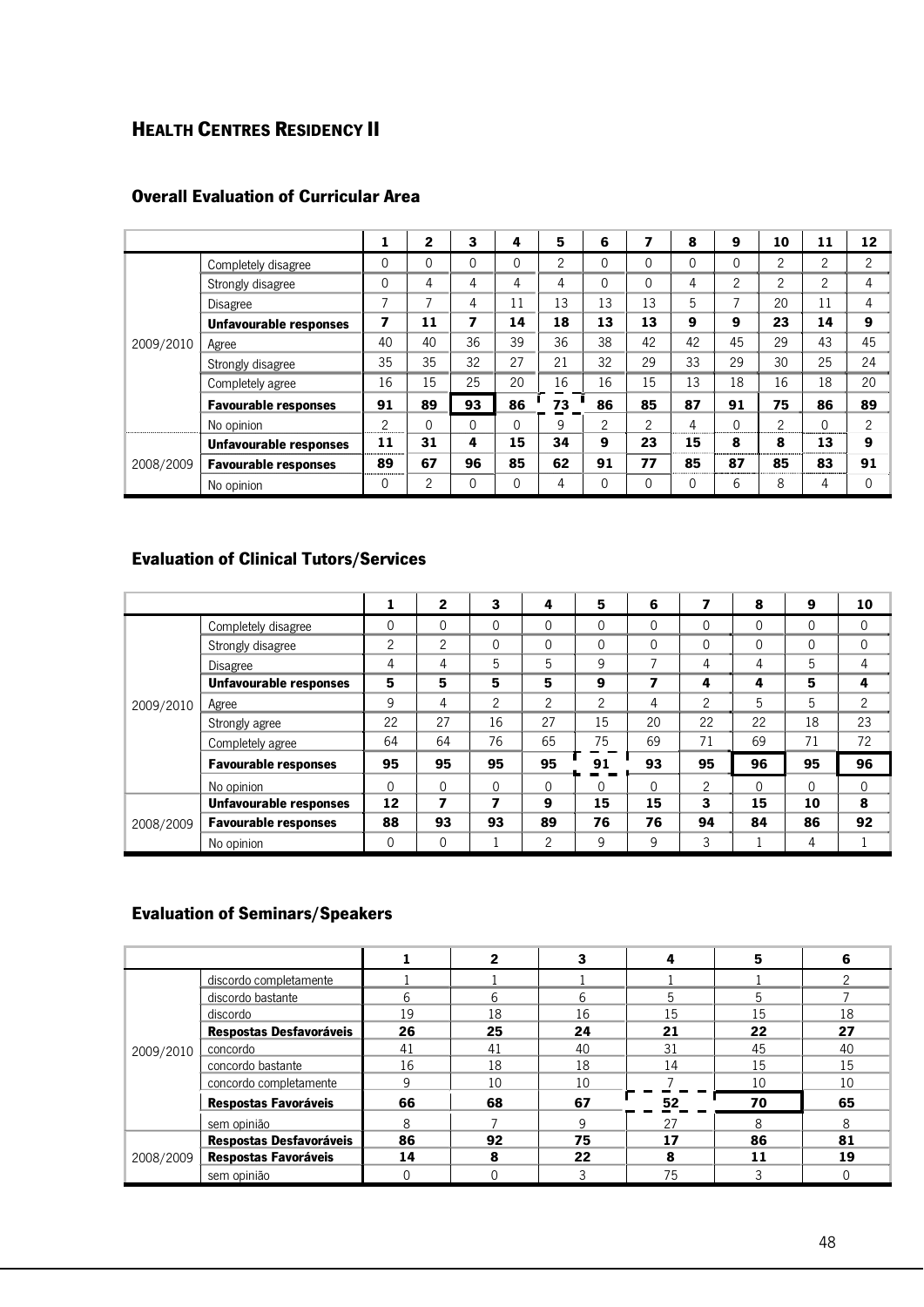## **OPTIONAL RESIDENCIES**

## Overall Evaluation of Curricular Area

not available

#### Evaluation of Clinical Tutors/Services

not available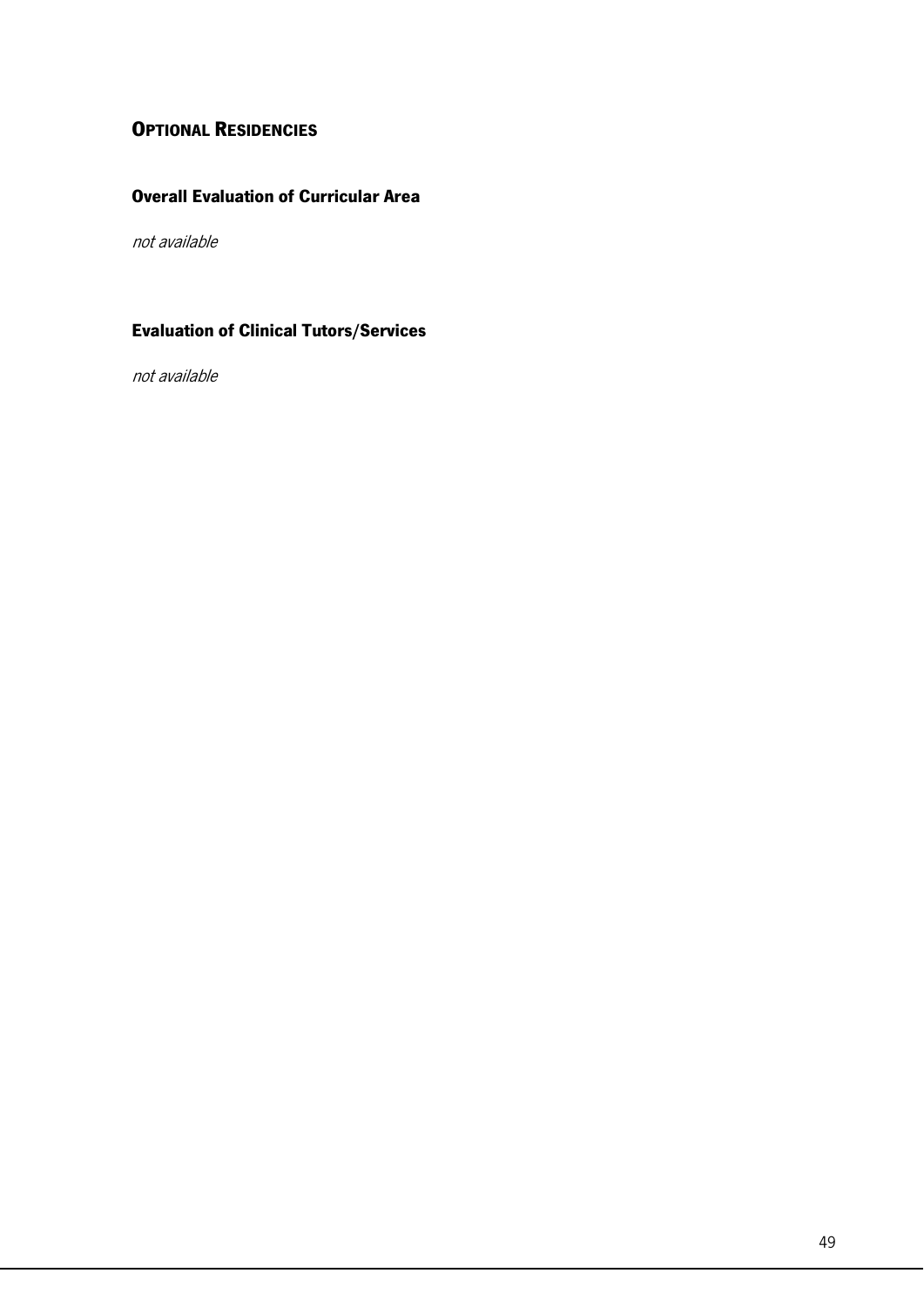# FROM CLINICAL TO MOLECULAR BIOLOGY II

|           |                               |    | $\mathbf{z}$ | 3              | 4            | 5  | 6  | 7              | 8              | 9  | 10 | 11             | 12 <sup>7</sup> |
|-----------|-------------------------------|----|--------------|----------------|--------------|----|----|----------------|----------------|----|----|----------------|-----------------|
|           | Completely disagree           | 25 | 25           | 35             | 40           | 32 | 30 | 23             | 25             | 32 | 32 | 51             | 44              |
|           | Strongly disagree             | 18 | 18           | 14             | 11           | 12 | 16 | 12             | 14             | 12 | 11 | 12             | 18              |
|           | Disagree                      | 18 | 25           | 25             | 22           | 16 | 16 | 16             | 18             | 16 | 23 | 18             | 12              |
|           | Unfavourable responses        | 61 | 67           | 74             | 73           | 60 | 61 | 51             | 56             | 60 | 65 | 81             | 74              |
| 2009/2010 | Agree                         | 29 | 23           | 16             | 16           | 14 | 23 | 37             | 32             | 25 | 23 | 14             | 18              |
|           | Strongly agree                | 7  | 4            | 5              | $\mathbf{0}$ | 4  | 2  | 5              | 4              | ⇁  | 4  | 2              |                 |
|           | Completely agree              | 4  | 2            | 4              | 9            | 4  | 4  | $\overline{2}$ | $\overline{2}$ | 2  | 2  | $\overline{2}$ | 2               |
|           | <b>Favourable responses</b>   | 39 | 28           | 25             | 25           | 21 | 28 | 44             | 37             | 33 | 28 | 18             | 26              |
|           | Without an opinion            | 0  | 5            | $\overline{2}$ | 2            | 19 | 11 | 5              | 7              |    |    | $\overline{2}$ | $\Omega$        |
| 2008/2009 | <b>Unfavourable responses</b> | 48 | 35           | 65             | 37           | 63 | 44 | 37             | 20             | 33 | 36 | 83             | 70              |
|           | <b>Favourable responses</b>   | 48 | 56           | 33             | 59           | 28 | 37 | 61             | 74             | 57 | 55 | 15             | 24              |
|           | Without an opinion            | 4  | 9            | $\overline{2}$ | 4            | 9  | 19 | $\overline{2}$ | 6              | 9  | 9  | $\mathcal{P}$  | 6               |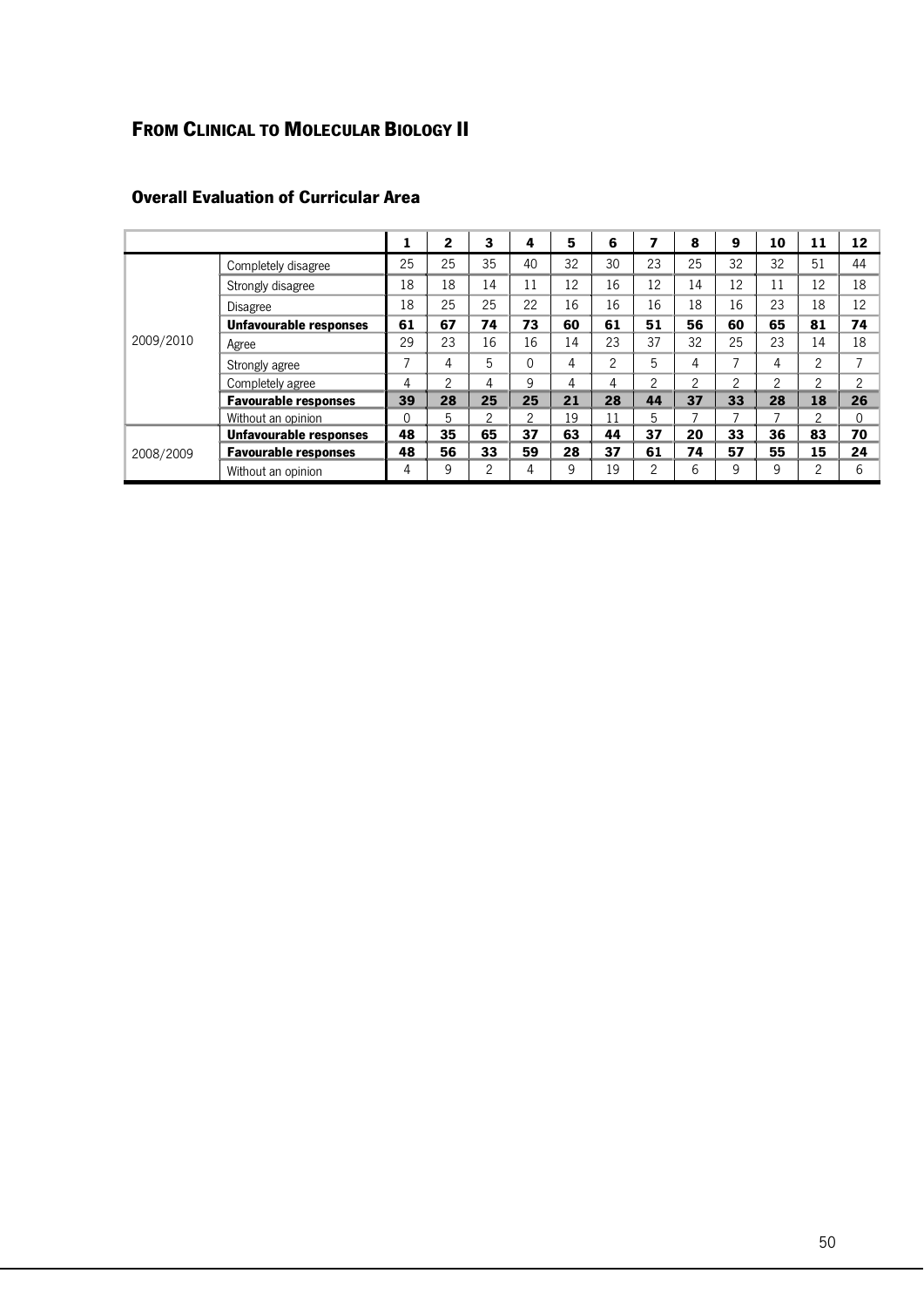# VERTICAL DOMAINS V

|           |                               | ж              | $\mathbf{2}$ | 3  | 4              | 5  | 6  | ⇁                        | 8              | 9              | 10 | 11           | 12           |
|-----------|-------------------------------|----------------|--------------|----|----------------|----|----|--------------------------|----------------|----------------|----|--------------|--------------|
|           | Completely disagree           | 14             | 13           | 18 | 20             | 31 | l  | 18                       | 16             | 16             | -- | 20           | 23           |
|           | Strongly disagree             | 5              | 11           | 9  | 14             | π  |    | ⇁                        | ⇁              | $\overline{2}$ | -- | 4            | 9            |
|           | Disagree                      | 20             | 34           | 20 | 23             | 22 |    | 34                       | 29             | 27             | -- | 23           | 29           |
|           | Unfavourable responses        | 39             | 57           | 46 | 57             | 60 | -- | 59                       | 52             | 45             | -- | 46           | 61           |
| 2009/2010 | Agree                         | 34             | 21           | 30 | 21             | 16 | -- | 21                       | 27             | 25             | -- | 23           | 18           |
|           | Strongly agree                | $\overline{ }$ | 5            | 13 | 9              | 4  |    | $\overline{\phantom{0}}$ | 9              | 13             | -- | 14           | 5            |
|           | Completely agree              | 14             | 11           | 7  | $\overline{ }$ | 5  |    | $\overline{\phantom{a}}$ | 9              | 9              | -- | 13           | 13           |
|           | <b>Favourable responses</b>   | 55             | 38           | 50 | 38             | 25 | -- | 36                       | 45             | 46             | -- | 50           | 36           |
|           | No opinion                    | 5              | 5            | 4  | 5              | 15 |    | 5                        | 4              | 9              | -  | 4            | 4            |
| 2008/2009 | <b>Unfavourable responses</b> | 30             | 37           | 50 | 45             | 40 | -- | 45                       | 25             | 27             | н. | 52           | 63           |
|           | <b>Favourable responses</b>   | 68             | 58           | 50 | 53             | 40 | -- | 55                       | 73             | 55             | -- | 48           | 37           |
|           | No opinion                    | $\overline{2}$ | 5            | 0  | $\overline{c}$ | 20 |    | $\Omega$                 | $\overline{2}$ | 18             | -- | $\mathbf{0}$ | $\mathbf{0}$ |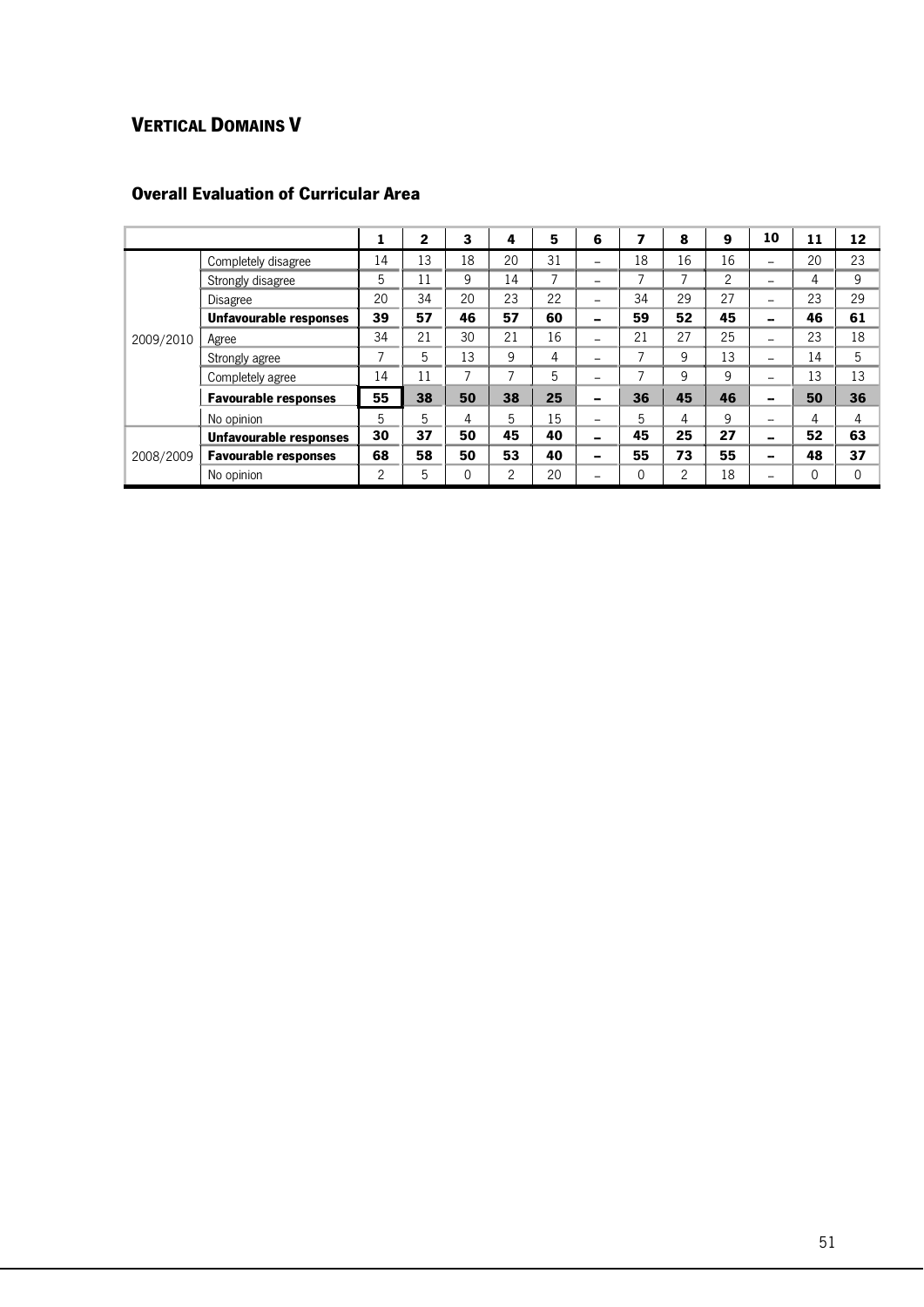# **6TH YEAR**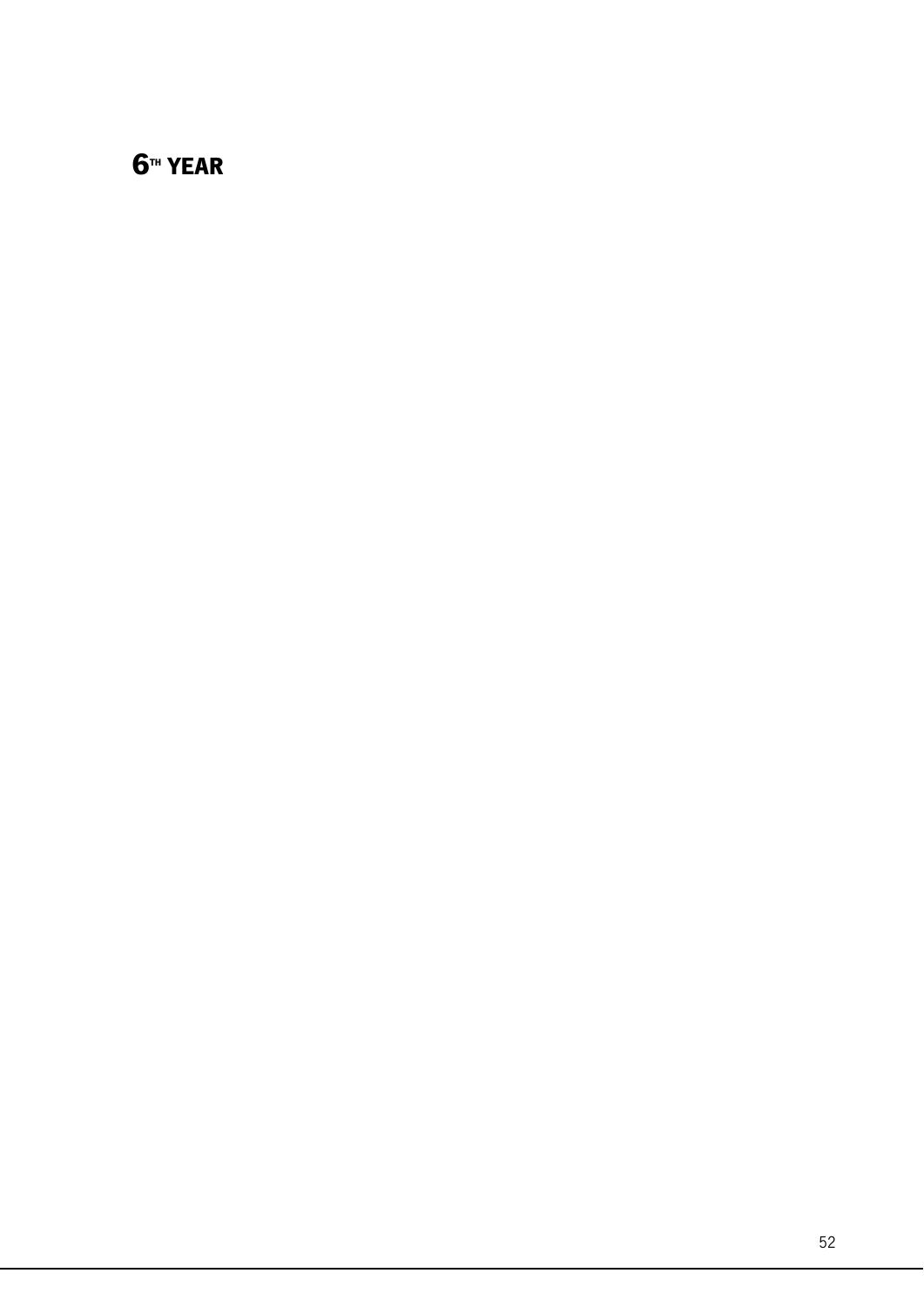#### DISTRIBUTION OF STUDENT SCORES (\*)



Legend

HCR\_FT – Health Centres Residency - Final Trainning

HR\_FT – Hospital Residencies - Final Trainning

FCMB 3 – From Clinical to Molecular Biology III

OP\_FT – Option Projects - Final Trainning

(\*) Output provided by the database of SHS-UM Longitudinal Project.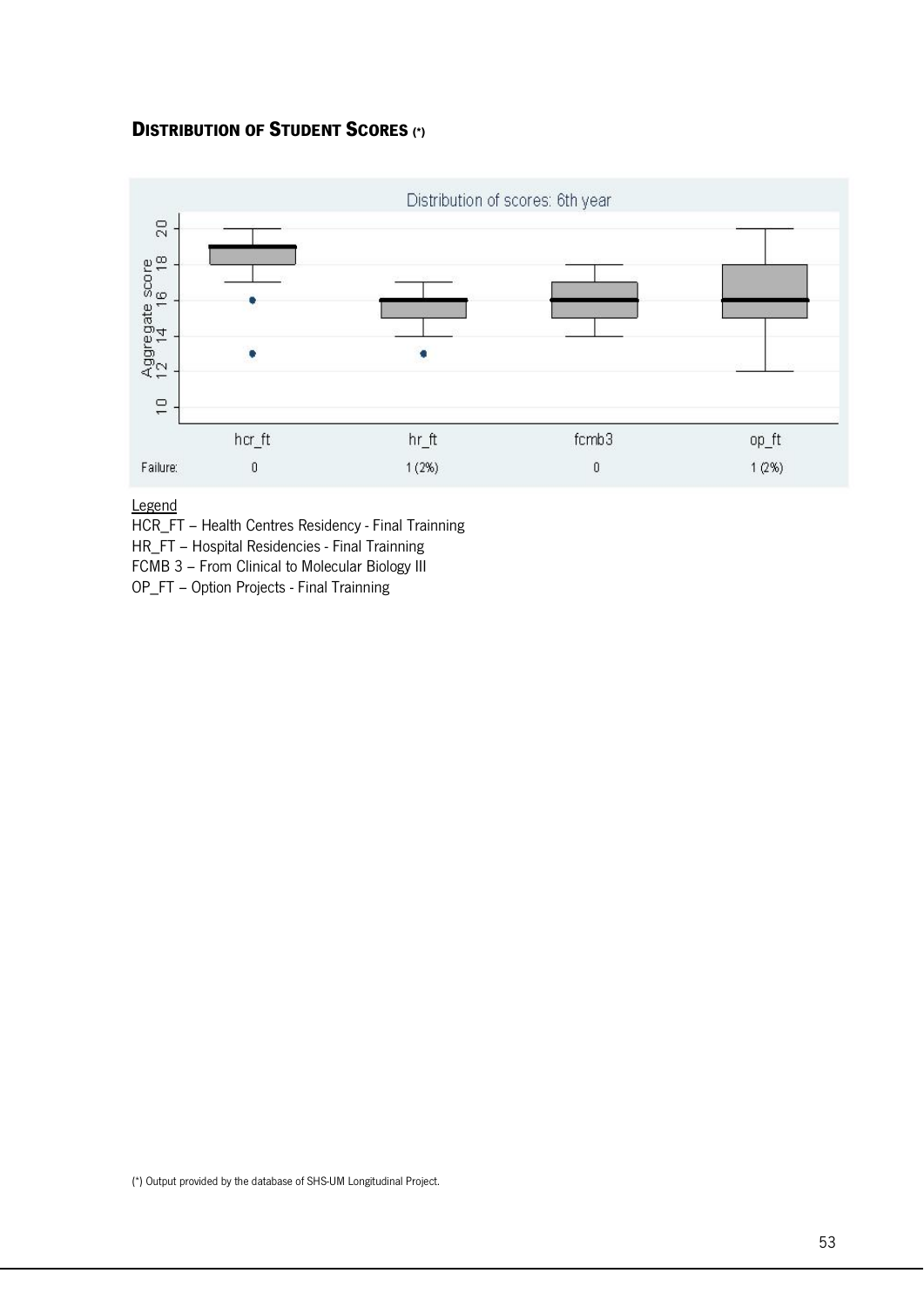# HEALTH CENTRES RESIDENCY – FINAL TRAINING

|           |                               | 1            | $\mathbf{2}$ | 3              | 4        | 5              | 6        | 7           | 8  | 9              | 10           | 11           | 12           |
|-----------|-------------------------------|--------------|--------------|----------------|----------|----------------|----------|-------------|----|----------------|--------------|--------------|--------------|
|           | Completely disagree           | $\Omega$     | 0            | 0              | $\Omega$ | 0              | $\Omega$ | $\Omega$    | 0  | 0              | $\mathbf{0}$ | $\mathbf{0}$ | $\Omega$     |
|           | Strongly disagree             | 2            | 2            | 2              | $\Omega$ | 4              | 2        | 2           | 2  | 2              | 4            | 2            | 2            |
|           | <b>Disagree</b>               | $\Omega$     | 4            | $\mathfrak{p}$ | 4        | $\overline{2}$ | 5        | 5           | 4  | 5              | 4            | 4            | $\Omega$     |
|           | <b>Unfavourable responses</b> | $\mathbf{2}$ | 6            | 4              | 4        | 5              | 7        | 7           | 5  | 7              | 7            | 5            | $\mathbf{2}$ |
| 2009/2010 | Agree                         | 25           | 31           | 19             | 20       | 25             | 25       | 36          | 29 | 22             | 25           | 29           | 28           |
|           | Strongly disagree             | 51           | 46           | 44             | 55       | 47             | 44       | 40          | 49 | 45             | 56           | 49           | 48           |
|           | Completely agree              | 22           | 17           | 33             | 22       | 22             | 24       | 16          | 16 | 24             | 11           | 16           | 22           |
|           | <b>Favourable responses</b>   | 98           | 94           | 96             | 96       | 95             | 93       | 93          | 95 | 91             | 93           | 95           | 98           |
|           | No opinion                    | $\Omega$     | 0            | 0              | $\Omega$ | $\Omega$       | $\Omega$ | $\Omega$    | 0  | $\overline{2}$ | $\Omega$     | $\Omega$     | 0            |
| 2008/2009 | Unfavourable responses        | 2            | 7            | 4              | 4        | 4              | 11       | 9           | 2  | 4              | 4            | 7            | 4            |
|           | <b>Favourable responses</b>   | 98           | 93           | 96             | 96       | 91             | 89       | 91          | 98 | 96             | 96           | 93           | 96           |
|           | No opinion                    | $\Omega$     | 0            | 0              | $\Omega$ | 4              | 0        | $\mathbf 0$ | 0  | 0              | $\mathbf{0}$ | $\mathbf{0}$ | $\Omega$     |

## Overall Evaluation of Curricular Area

### Evaluation of Clinical Tutors/Service

|           |                               | 1            | 2            | 3            | 4            | 5              | 6              | 7              | 8              | 9              | 10             |
|-----------|-------------------------------|--------------|--------------|--------------|--------------|----------------|----------------|----------------|----------------|----------------|----------------|
|           | Completely disagree           | 0            | $\Omega$     | $\mathbf{0}$ | 2            | $\mathfrak{p}$ | $\overline{2}$ | $\overline{2}$ | $\Omega$       | 0              | 0              |
|           | Strongly disagree             | $\mathbf{0}$ | 2            | $\mathbf{0}$ | $\mathbf{0}$ | $\mathbf{0}$   | $\mathbf{0}$   | $\mathbf{0}$   | $\mathfrak{p}$ | $\overline{c}$ | $\overline{2}$ |
|           | Disagree                      | 2            | $\Omega$     | 2            | $\Omega$     | $\Omega$       | 4              | $\Omega$       | $\Omega$       | $\overline{2}$ | $\mathbf{0}$   |
|           | Unfavourable responses        | $\mathbf{2}$ | $\mathbf{2}$ | 2            | $\mathbf{2}$ | 2              | 5              | $\mathbf{2}$   | $\mathbf{2}$   | 4              | $\mathbf{2}$   |
| 2009/2010 | Agree                         | 13           | 7            | 9            | 20           | 11             | 13             | 16             | 14             | 11             | 13             |
|           | Strongly agree                | 29           | 29           | 20           | 25           | 20             | 21             | 21             | 14             | 13             | 25             |
|           | Completely agree              | 57           | 63           | 70           | 54           | 68             | 61             | 61             | 70             | 71             | 61             |
|           | <b>Favourable responses</b>   | 98           | 98           | 98           | 98           | 98             | 95             | 98             | 98             | 95             | 98             |
|           | No opinion                    | $\Omega$     | $\Omega$     | $\Omega$     | $\Omega$     | $\Omega$       | $\Omega$       | $\Omega$       | $\Omega$       | $\mathfrak{D}$ | $\Omega$       |
| 2008/2009 | <b>Unfavourable responses</b> | 0            | 0            | 0            | 0            | $\bf{0}$       | $\bf{0}$       | 0              | $\bf{0}$       | 0              | 0              |
|           | <b>Favourable responses</b>   | 100          | 100          | 100          | 100          | 100            | 100            | 100            | 100            | 100            | 100            |
|           | No opinion                    | 0            | $\mathbf{0}$ | $\mathbf{0}$ | $\mathbf{0}$ | $\mathbf{0}$   | 0              | $\mathbf{0}$   | 0              | 0              | $\mathbf{0}$   |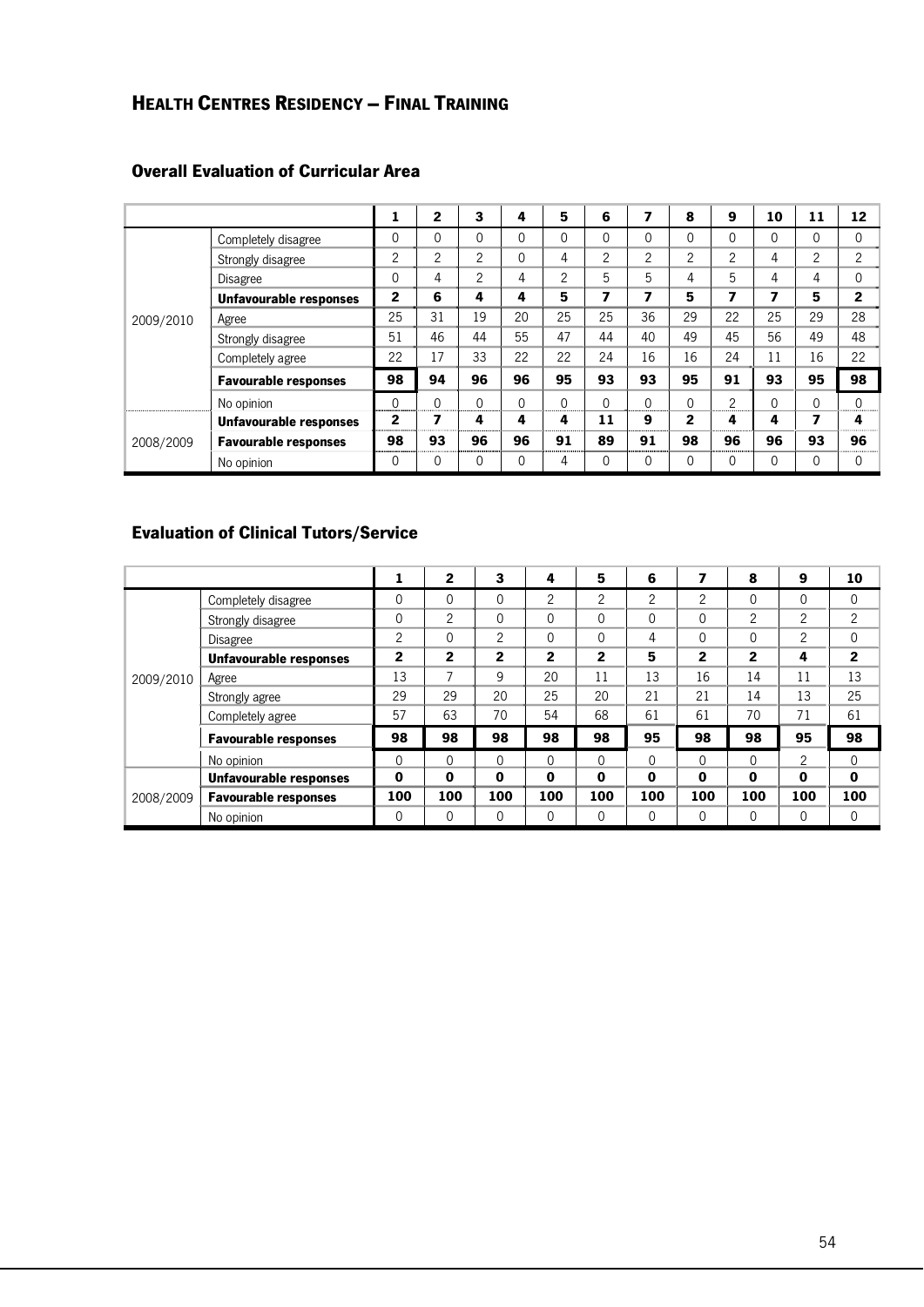## HOSPITAL RESIDENCIES - FINAL TRAINING

|           |                               | ÷.       | $\overline{2}$ | 3        | 4            | 5        | 6  | 7  | 8  | 9            | 10 | 11 | 12           |
|-----------|-------------------------------|----------|----------------|----------|--------------|----------|----|----|----|--------------|----|----|--------------|
|           | Completely disagree           | 3        | 3              | 3        | 3            | 3        | 3  | 3  | 3  | 3            | 3  | 3  | 3            |
|           | Strongly disagree             | 0        | $\Omega$       | 0        | 3            | 0        | 6  | 6  | 3  | 0            | 0  | 3  | 3            |
|           | Disagree                      | 3        | 14             | 3        | 8            | 8        | 3  | 11 | 8  | 8            | 6  | 6  | $\mathbf{0}$ |
|           | Unfavourable responses        | 6        | 17             | 6        | 14           | 11       | 11 | 19 | 14 | 11           | 8  | 11 | 6            |
| 2009/2010 | Agree                         | 20       | 19             | 17       | 22           | 31       | 36 | 22 | 31 | 19           | 28 | 25 | 19           |
|           | Strongly disagree             | 46       | 42             | 53       | 47           | 39       | 36 | 44 | 33 | 53           | 42 | 36 | 47           |
|           | Completely agree              | 29       | 19             | 25       | 17           | 14       | 14 | 11 | 17 | 17           | 17 | 25 | 25           |
|           | <b>Favourable responses</b>   | 94       | 81             | 94       | 86           | 83       | 86 | 78 | 81 | 89           | 86 | 86 | 92           |
|           | No opinion                    | 0        | 3              | 0        | 0            | 6        | 3  | 3  | 6  | 0            | 6  | 3  | 3            |
| 2008/2009 | <b>Unfavourable responses</b> | $\bf{0}$ | 2              | $\bf{0}$ | 13           | 20       | 10 | 6  | 6  | $\mathbf{2}$ | 4  | 10 | $\mathbf{2}$ |
|           | <b>Favourable responses</b>   | 100      | 98             | 100      | 88           | 80       | 86 | 90 | 90 | 98           | 92 | 88 | 98           |
|           | No opinion                    | 0        | $\mathbf{0}$   | 0        | $\mathbf{0}$ | $\Omega$ | 4  | 4  | 4  | $\Omega$     | 4  | 2  | 0            |

## Overall Evaluation of Curricular Area

## Evaluation of Clinical Tutors/Service

|           |                               |    | $\mathbf{2}$ | 3        | 4  | 5              | 6  |          | 8              | 9        | 10           |
|-----------|-------------------------------|----|--------------|----------|----|----------------|----|----------|----------------|----------|--------------|
|           | Completely disagree           | 0  | $\Omega$     | $\Omega$ | 0  | 0              |    | $\Omega$ | $\Omega$       | $\Omega$ | $\mathbf{0}$ |
|           | Strongly disagree             | 0  | $\Omega$     |          | 0  |                |    |          | $\overline{2}$ | 2        |              |
|           | <b>Disagree</b>               | 3  | 9            | 6        | 6  | 10             | 13 | 2        | 14             | 6        | 4            |
|           | <b>Unfavourable responses</b> | 3  | 9            | 8        | 7  | 12             | 14 | 3        | 17             | 7        | 5            |
| 2009/2010 | Agree                         | 20 | 24           | 19       | 21 | 23             | 24 | 18       | 25             | 22       | 30           |
|           | Strongly agree                | 31 | 29           | 25       | 28 | 23             | 20 | 26       | 23             | 24       | 25           |
|           | Completely agree              | 44 | 36           | 39       | 34 | 35             | 34 | 44       | 33             | 33       | 37           |
|           | <b>Favourable responses</b>   | 96 | 89           | 82       | 82 | 81             | 78 | 88       | 80             | 79       | 92           |
|           | No opinion                    | 0  |              | 10       | 10 | $\overline{7}$ | ⇁  | 9        | $\mathfrak{p}$ | 14       | 3            |
| 2008/2009 | <b>Unfavourable responses</b> | 9  | 10           | 6        | 6  | 8              | 13 | 2        | 19             | 4        | 9            |
|           | <b>Favourable responses</b>   | 90 | 89           | 85       | 86 | 83             | 77 | 88       | 80             | 80       | 91           |
|           | No opinion                    |    | $\Omega$     | 8        | 8  | 9              | 11 | 10       |                | 15       | $\Omega$     |

## Evaluation of Seminars/Speakers

|           |                             |              | 2  | 3  |    | 5        | 6  |
|-----------|-----------------------------|--------------|----|----|----|----------|----|
|           | discordo completamente      | $\Omega$     | U  |    | 0  | 0        |    |
|           | discordo bastante           | $\Omega$     | O  | 0  |    | $\Omega$ |    |
|           | discordo                    | 2            | ◠  | 3  |    | っ        |    |
|           | Respostas Desfavoráveis     | $\mathbf{2}$ | 3  | 3  | 2  |          | 3  |
| 2009/2010 | concordo                    | 15           | 14 | 15 | 9  | 14       | 16 |
|           | concordo bastante           | 16           | 17 | 15 |    | 15       | 15 |
|           | concordo completamente      | 9            | 9  | 8  | 5  | 8        | 8  |
|           | Respostas Favoráveis        | 40           | 39 | 38 | 21 | 38       | 39 |
|           | sem opinião                 | 58           | 58 | 58 | 77 | 59       | 58 |
| 2008/2009 | Respostas Desfavoráveis     | 15           | 11 | 13 | 11 | 13       | 15 |
|           | <b>Respostas Favoráveis</b> | 83           | 86 | 84 | 86 | 83       | 82 |
|           | sem opinião                 | っ            | 3  | 3  | 3  |          |    |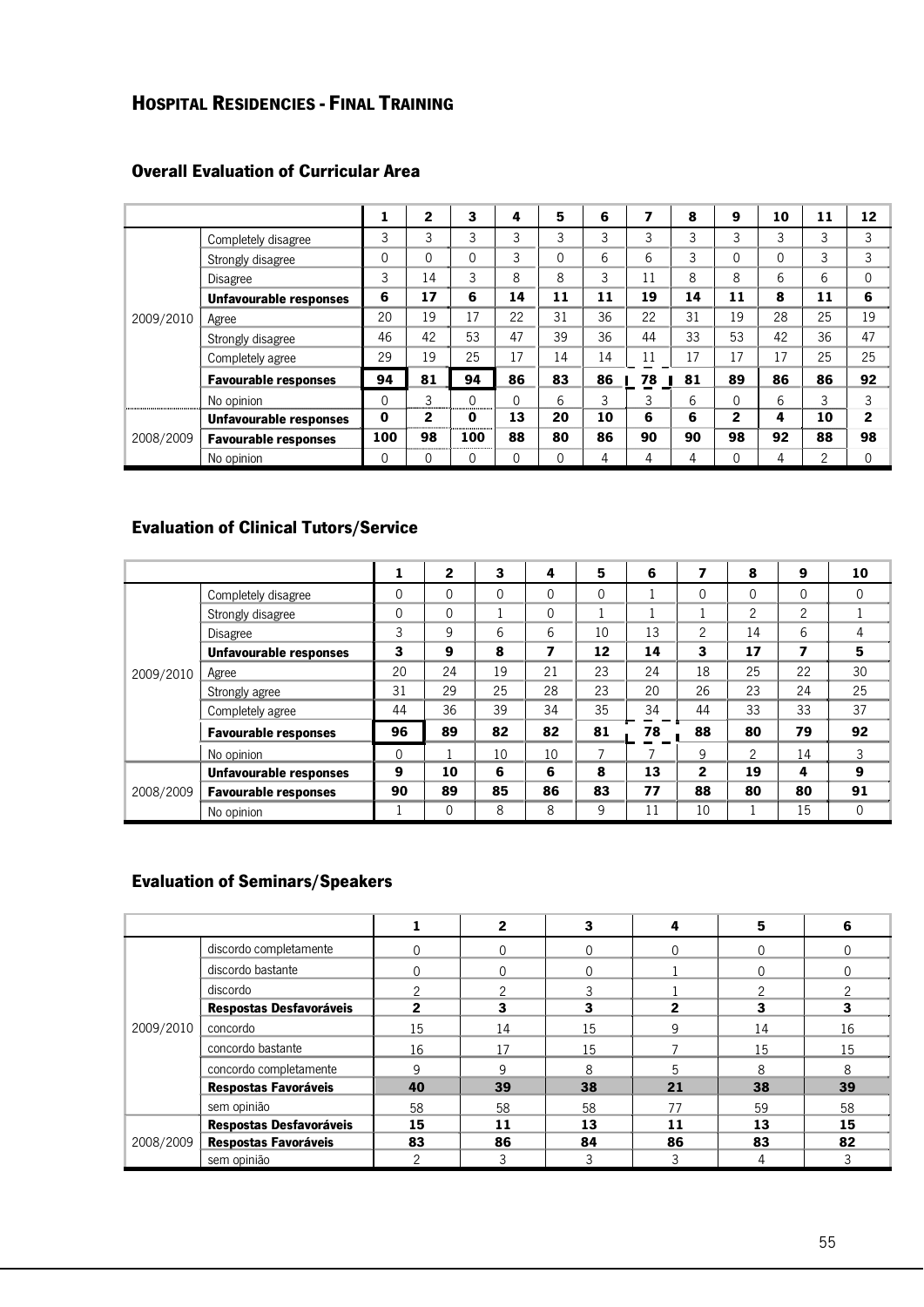# FROM CLINICAL TO MOLECULAR BIOLOGY III

|           |                               | 1              | 2             | 3        | 4              | 5              | 6              | 7            | 8              | 9  | 10             | 11             | 12             |
|-----------|-------------------------------|----------------|---------------|----------|----------------|----------------|----------------|--------------|----------------|----|----------------|----------------|----------------|
|           | Completely disagree           | 14             |               | 16       | 16             | 16             | 18             | 5            |                | 5  | 5              | 27             | 26             |
|           | Strongly disagree             | $\overline{7}$ | 16            | 14       | 9              | 16             | 16             | 16           | 16             | 9  | 9              | 20             | 16             |
|           | Disagree                      | 27             | 27            | 32       | 32             | 25             | 14             | 16           | 9              | 5  | $\overline{ }$ | 30             | 21             |
|           | Unfavourable responses        | 48             | 50            | 61       | 57             | 57             | 48             | 36           | 32             | 18 | 20             | 77             | 63             |
| 2009/2010 | Agree                         | 32             | 41            | 32       | 30             | 39             | 39             | 55           | 52             | 50 | 41             | 20             | 33             |
|           | Strongly disagree             | 16             |               | 5        | 11             | 0              | $\overline{2}$ | 9            | 9              | 9  | 20             | $\overline{2}$ | $\mathfrak{p}$ |
|           | Completely agree              | 5              | $\Omega$      | 2        | $\overline{c}$ | $\overline{2}$ | 0              | $\mathbf{0}$ | $\overline{2}$ | 7  | 2              | $\Omega$       | $\Omega$       |
|           | <b>Favourable responses</b>   | 52             | 48            | 39       | 43             | 41             | 41             | 64           | 64             | 66 | 64             | 23             | 35             |
|           | No opinion                    | $\Omega$       | $\mathcal{P}$ | $\Omega$ | 0              | $\overline{2}$ | 11             | $\Omega$     | 5              | 16 | 16             | $\Omega$       | 2              |
| 2008/2009 | <b>Unfavourable responses</b> | 62             | 63            | 72       | 62             | 64             | 68             | 49           | 47             | 46 | 41             | 83             | 83             |
|           | <b>Favourable responses</b>   | 38             | 37            | 28       | 32             | 32             | 26             | 47           | 49             | 50 | 50             | 13             | 15             |
|           | No opinion                    | $\Omega$       | $\mathbf{0}$  | 0        | 6              | $\overline{4}$ | 6              | 4            | 4              | 4  | 9              | 4              | $\overline{2}$ |